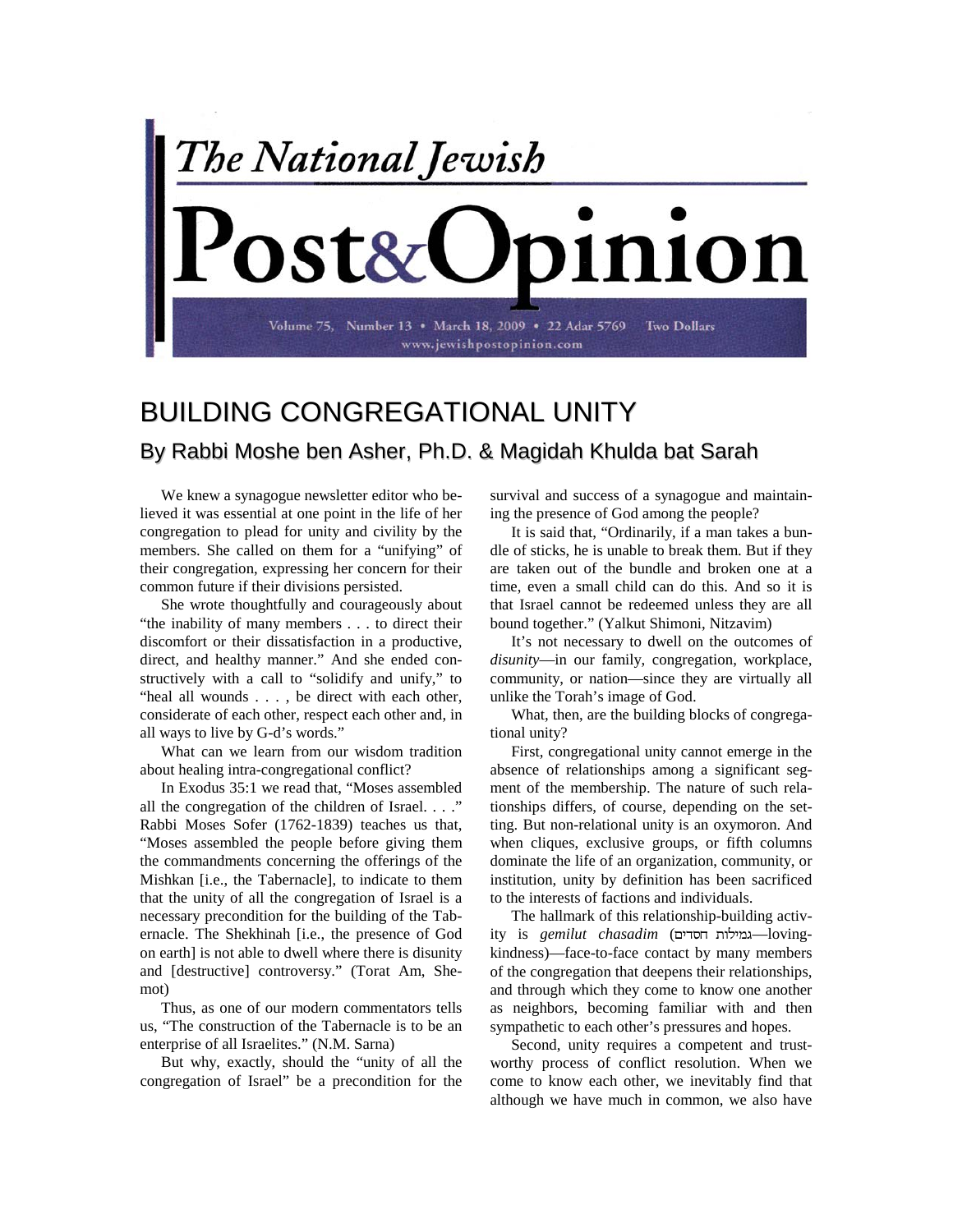diverging experiences and interests. The bellwether of unity on virtually every level of society has been a juridical system in which conflicts reflecting differences of experience and interest may be resolved without violence or other destructive behavior. In congregational life it is no different.

All organizational life reveals a cycle of cooperation, competition, conflict, and—hopefully negotiation, which leads to new forms of cooperation. It is the stage of negotiation, in effect the juridical process of resolving tensions stemming from different experiences and interests, that makes possible the unifying of purposes among disparate, conflicting individuals and groups in an organization.

For the cycle of conflict resolution to work fully, that is, to evolve through negotiations to a new form of unified cooperation, two things are necessary. There must be on the part of members a willingness to talk about their experiences and interests—first informally, then formally, openly clarifying their wants and their justifications for them. And leaders must be willing to listen and explore informally, and then formally to weigh and adjudge competing interests according to a *higher vision*, a vision that is widely shared, guided by more than their own preferences and prejudices.

Proverbs (29:18) forewarns that, "Without a common vision, we shall perish." The lesson is that a common community vision portends the end of "di*vision*," which literally denotes a boundary or partition that serves to divide or keep separate.

What are the basic elements of a common vision?

They include a shared picture of the future, reflecting widely owned objectives that will help achieve that future, methods that will make possible the accomplishment of those objectives, and a division of labor that assigns tasks fairly.

How do we derive a vision for our congregational community? Is it enough if everyone adds their own personal preferences and prejudices based on whatever particular or peculiar experiences they've had in life—and the majority rules?

That could, of course, produce some interesting, even innovative results—but not necessarily a vision for *Jewish* congregational community based on the accumulated wisdom of our people. Our vision, obviously, must reflect Torah, the touchstone of our peoplehood.

Thus the hallmark of this conflict resolution process is *kriat Torah* (reading of Torah)—linking congregational Torah learning to the pressures and hopes of the congregation's members and their contemplation of action together to address themwhich brings us to final requirement for building congregational unity.

The purpose of Torah study is not abstract intellectual stimulation or even text mastery per se. The purpose of kriat Torah is *po'eil tzedek l'shem shamayim*, doing righteousness and justice for the sake of heaven. It must enable us to respond in the service of God and Am Yisrael (the Jewish people) to the challenges we face.

A congregation that is a *kahal poalei tzedek*—a community of doers of righteousness and justice, doing *mitzvot* together in the synagogue and larger community, to uplift their own lives and the lives of others—is engaged in activity of such great moment that it has little or no inclination to engage in petty bickering and self-serving manipulation.

So we conclude that without *gemilut chasadim*, which enables us to know the pressures and hopes in one another's lives, those conditions remain, for all practical purposes unknown to us as a community. Without *kriat Torah*, the source of a common vision that reaches beyond our autonomous ambitions, we find it impossible to achieve consensus on common communal purposes. And without a commitment to be a *kahal poalei tzedek*, we inevitably forsake the divine purposes that can unify us in action as a community.

What happens when a synagogue fails to pay attention to these three building blocks of congregational unity?

When the congregation encounters a significant challenge or crisis, it finds itself immobilized, unable to reach consensus and take effective action. Leaders call formal meetings, convening the existing factions within the organization. They discover that, despite hours of debate and even decisionmaking, they are unable to move ahead as a unified body, fully exploiting the combined spirit and resources of the membership.

Upon reflection it becomes clear to them that they can't agree on a common vision, objectives, methods to achieve them, and a division of labor. This shouldn't be a surprise. Under the circumstances, why would they expect to achieve such progress without having invested themselves in our three Torah building blocks?

- *Gemilut chasadim*,
- *Kriat Torah*, and
- *Po'eil tzedek*.

How can we begin to heal divisions and build congregational unity?

Our newsletter editor suggested the first and most important step of all: